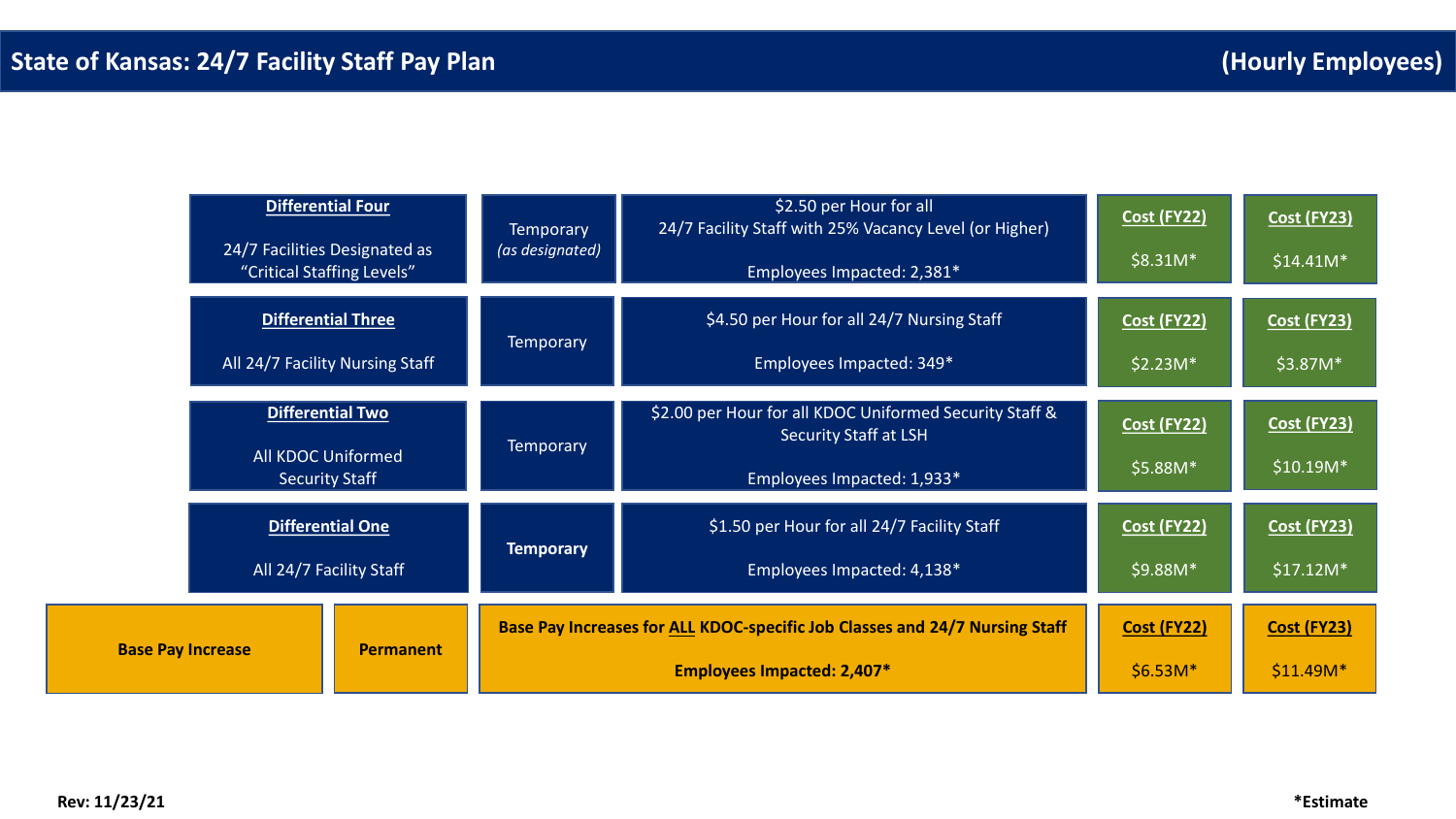| <b>Bonuses</b> | <b>One-Time</b> | \$3,500 Bonuses for ALL Salaried Employees at 24/7 Facilities | <b>Cost (FY22)</b> | <b>Cost (FY23)</b><br>N/4 |
|----------------|-----------------|---------------------------------------------------------------|--------------------|---------------------------|
|                |                 | <b>Employees Impacted: 331*</b>                               | $$1.62M*$          |                           |

**Note: Rather than providing hourly differentials for salaried employees, the State of Kansas has determined that bonuses are the appropriate solution in order to avoid any potential issues with Federal Fair Labor Standards Act (FLSA) law. State law limits the amount of bonuses that can be paid to an employee in a single Fiscal Year. Governor Kelly's plan recommends the maximum bonus for salaried staff that is allowed under the current law.**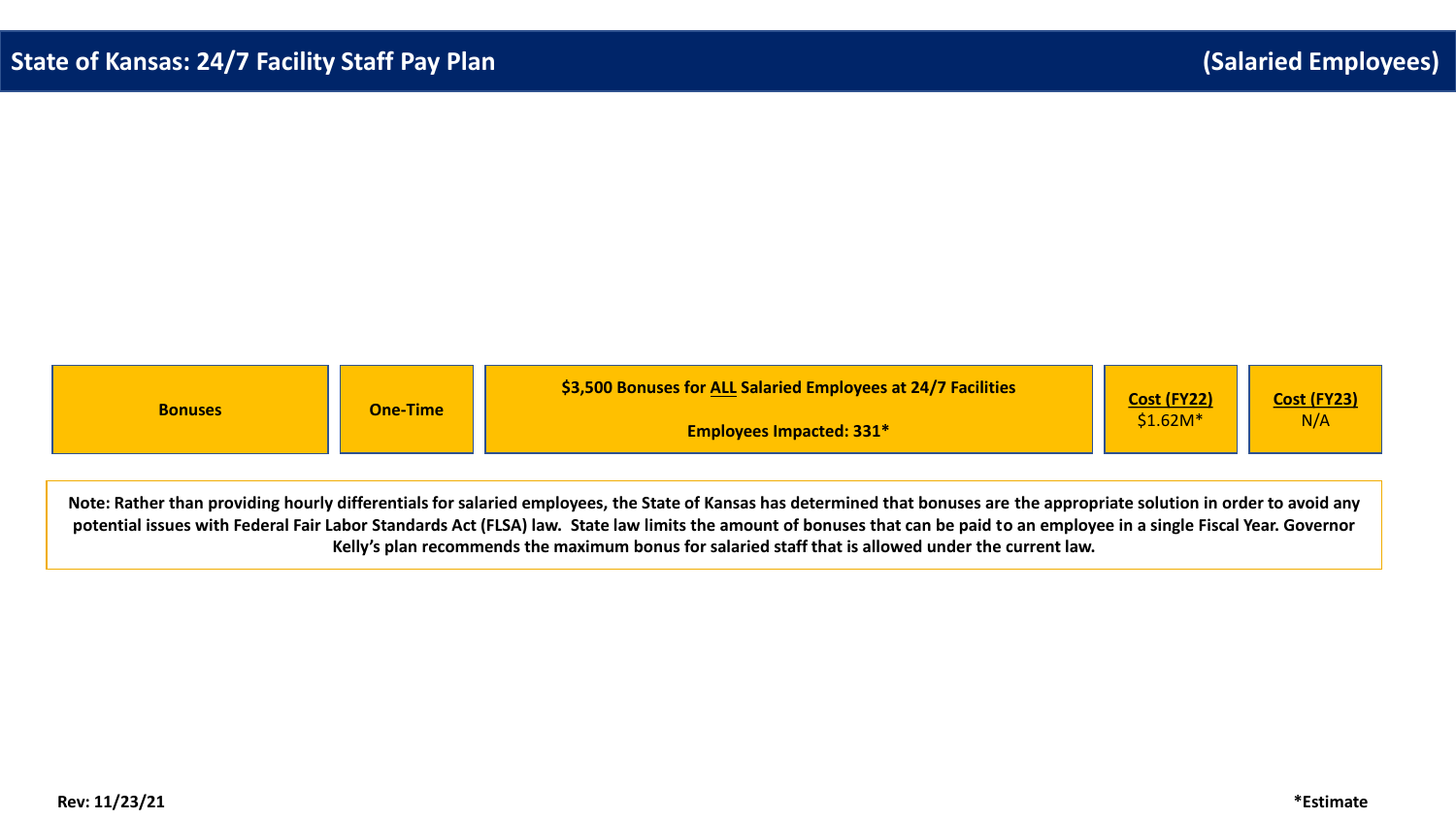## **Pay Example: Corrections Officer**

**New Net Hourly Rate Corrections Officer \$24.26 per hour (***Increase to \$24.70 after 3 months & \$25.16 after 9 months***)** 

| <b>Differential Four</b><br>24/7 Facilities Designated as<br>"Critical Staffing Levels" | <b>Temporary</b><br>(as designated) | \$2.50 per Hour for all 24/7 Facility Staff<br>with 25% Vacancy Level (or Higher)     | \$2.50 per Hour                                                          |
|-----------------------------------------------------------------------------------------|-------------------------------------|---------------------------------------------------------------------------------------|--------------------------------------------------------------------------|
| Differential Three<br>All 24/7 Facility Nursing Staff                                   | <b>Temporary</b>                    | \$4.50 per Hour for all 24/7 Nursing Staff                                            | N/A                                                                      |
| <b>Differential Two</b><br>All KDOC Uniformed<br><b>Security Staff</b>                  | <b>Temporary</b>                    | \$2.00 per Hour for all KDOC Uniformed Security Staff &<br>Security Staff at LSH      | \$2.00 per Hour                                                          |
| <b>Differential One</b><br>All 24/7 Facility Staff                                      | <b>Temporary</b>                    | \$1.50 per Hour for all 24/7 Facility Staff                                           | \$1.50 per Hour                                                          |
| <b>Base Pay Increase</b>                                                                | <b>Permanent</b>                    | Base Pay Increases for ALL KDOC-specific Job Classes and<br><b>24/7 Nursing Staff</b> | <b>Starting Salary</b><br><b>Corrections Officer</b><br>\$18.26 per hour |

**Rev: 11/23/21 \*Estimate**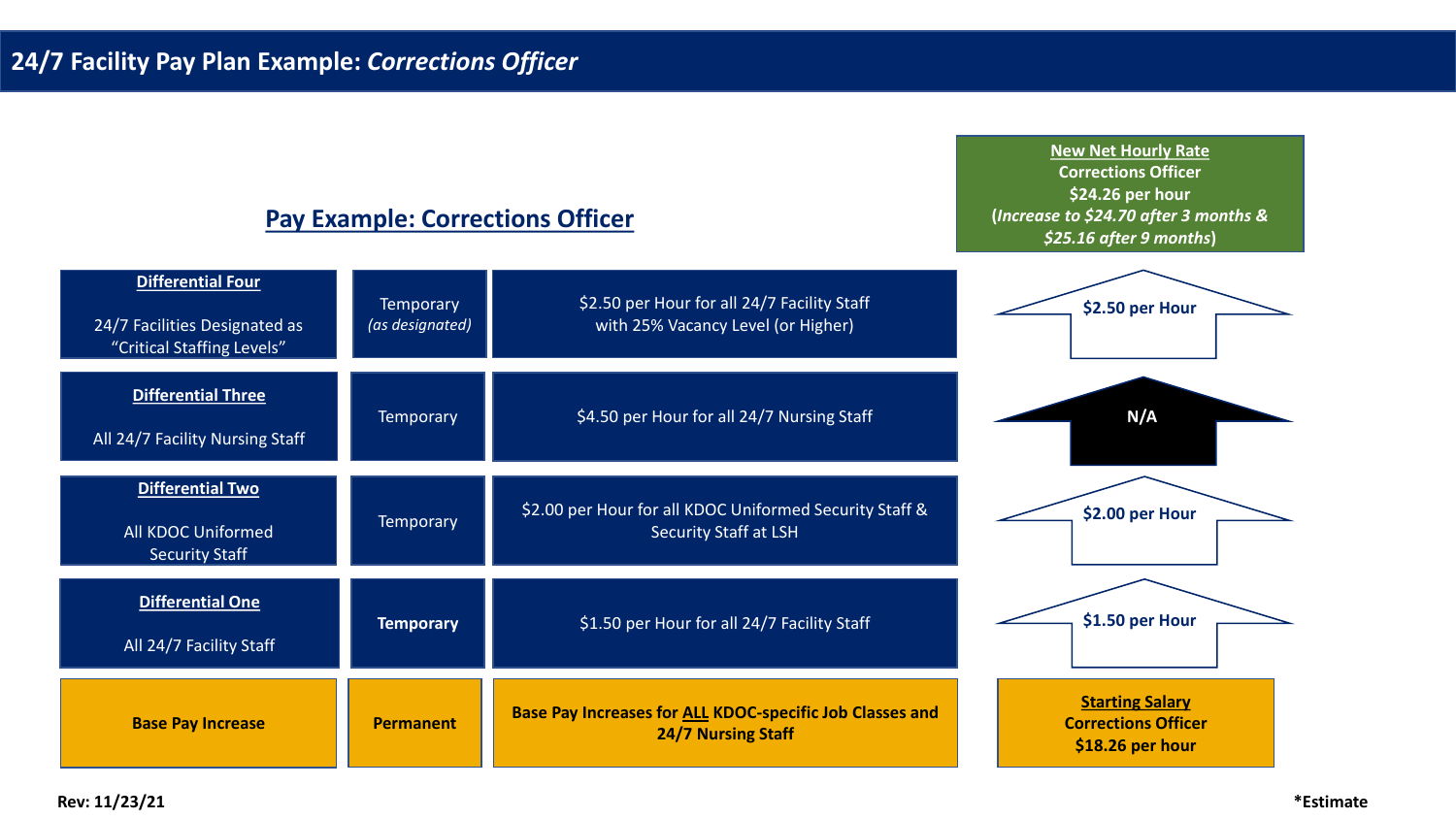## **Pay Example: Mental Health/Developmental Disability Technician**

**New Net Hourly Rate MHDDT \$20.16 per hour**

| <b>Differential Four</b><br>24/7 Facilities Designated as<br>"Critical Staffing Levels" | <b>Temporary</b><br>(as designated) | \$2.50 per Hour for all 24/7 Facility Staff<br>with 25% Vacancy Level (or Higher)            | \$2.50 per Hour                                            |
|-----------------------------------------------------------------------------------------|-------------------------------------|----------------------------------------------------------------------------------------------|------------------------------------------------------------|
| <b>Differential Three</b><br>All 24/7 Facility Nursing Staff                            | <b>Temporary</b>                    | \$4.50 per Hour for all 24/7 Nursing Staff                                                   | N/A                                                        |
| <b>Differential Two</b><br><b>All KDOC Uniformed</b><br><b>Security Staff</b>           | <b>Temporary</b>                    | \$2.00 per Hour for all KDOC Uniformed Security Staff &<br><b>Security Staff at LSH</b>      | N/A                                                        |
| <b>Differential One</b><br>All 24/7 Facility Staff                                      | <b>Temporary</b>                    | \$1.50 per Hour for all 24/7 Facility Staff                                                  | \$1.50 per Hour                                            |
| <b>Base Pay Increase</b>                                                                | <b>Permanent</b>                    | <b>Base Pay Increases for ALL KDOC-specific Job Classes and</b><br><b>24/7 Nursing Staff</b> | <b>Starting Salary</b><br><b>MHDDT</b><br>\$16.16 per hour |

**Rev: 11/23/21 \*Estimate**